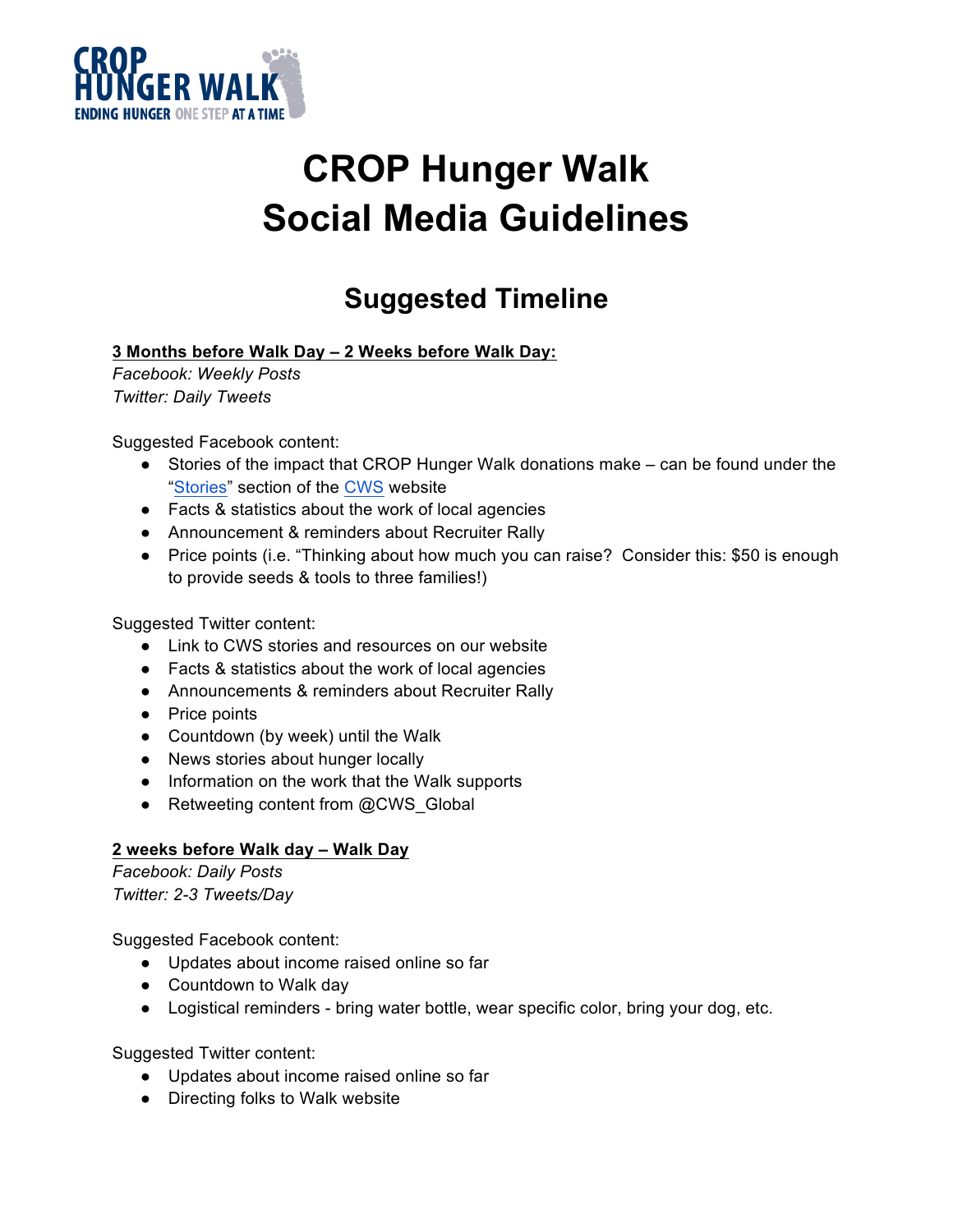- Countdown to Walk day
- Logistical reminders
- Reminders about the work that the Walk supports

### **Walk Day – 1 Month after Walk Day:**

*Facebook: Weekly Posts Twitter: Tweets 3-4 times/week*

Suggested Facebook content:

- Photos from the Walk
- Thanking everyone who walked and donated
- Preliminary & final totals
- Instructions for how to submit late income

Suggested Twitter content:

- Photos from the Walk
- Thanking everyone who Walked and donated
	- Include handles for local business sponsors
- Preliminary and final totals
- Links to Walk website to donate online

#### **1 Month after Walk Day – 3 Months before Walk Day:**

*Facebook: 1-2 Posts/Month Twitter: 1-2 Tweets/Week*

Suggested Facebook content:

- Sharing content from CWS Facebook (great for holidays!)
- #TBT (ThrowBack Thursday) photos from previous years' Walks
- Facts about global or local hunger
- Announcements about planning meetings as needed

Suggested Twitter content:

- Retweeting content from @CWS\_Global
- #TBT photos from previous years' Walks
- #FF local agencies
- Facts about global or local hunger
- Announcements about planning meetings as needed